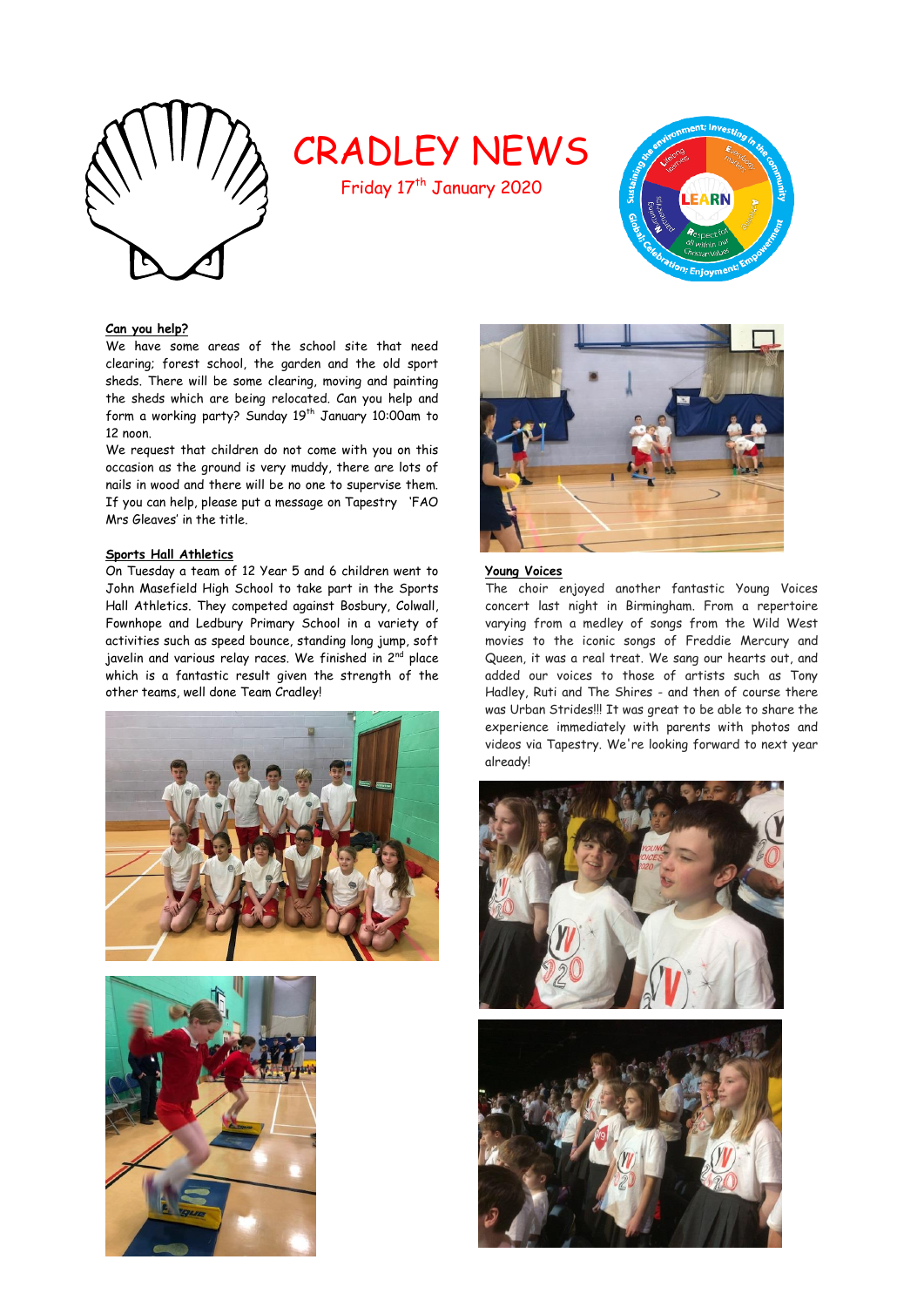# **Food Bank**

We will continue to collect for the food bank this term. Tins, packets and toieltries will be very gratefully received. All donations can be placed in the box in the foyer.

#### **FOCS News**

Letters for the school disco on Friday  $7<sup>th</sup>$  February have now been sent home. Please complete and return them to buy your tickets.

Just a reminder the next Rags 2 Riches collection is on Friday 14th February at 9am, bags will be sent home soon. If you had a sort out over Christmas, this is a great opportunity to get rid of lots of old clothes etc.

The next FOCS meeting has now been postponed; a new date will be advertised shortly.

### **Welcome Wednesday**

Unfortunately we have had to change the Class 3 Welcome Wednesday from January 22nd to Wednesday 18<sup>th</sup> March. I do hope this will not inconvenience you too much.

#### **John Masefield High School Open Morning**

Just to remind you the next open morning for Year 5 and 6 students takes place on Wednesday 22 January, with tours starting at 9.15am.

### **Nursery**

This week in Nursery we have continued to explore the theme of weather and this week we have been looking at snow. On Monday Lauren helped us to get extra messy with a sensory foam snow tray and we explored the tray looking for arctic animals and looking for letters. On Tuesday Katrina lead our P.E session where we pretended to get dressed ready for a snow day and we made our own snowmen. On Wednesday Charlie helped us practise our counting skills with matching the number of blocks to the correct numbered snowman. On Thursday we enjoyed our snow craft and made our own snowmen using play dough and Lauren made us our own snowy village in our sensory tray to play in. This week we have enjoyed listening to the story 'Gruffalo's Child', the children have enjoyed the story so much we have started to add our own actions to tell the story ourselves. We have finished off our week with cooking on Friday with Carol, where we made delicious snow biscuits.

#### **Teeny Tots**

We are a friendly local toddler group that meets in Storridge Village Hall and occasionally at Cradley Nursery. We welcome little ones from 0-5, accompanied and supervised by their parents/carers, to stay and play. Please join us on Thursdays from 10:30-12, during term time, for a charge of £2 per family, which includes a craft activity, game, songs, snacks and drinks. Please come and join us!

**Value of the Month - Endurance Philippians 4:13**

I can do all this through him who gives me strength.

Chosen by Miss Featherstone

# **Attendance**

Well done to Class 3 & 4 who've had 100% attendance this week. They get to look after Alfie the Attendance Bear next week. Please can we remind parents that late arrivals after the registers close at 8.55am count as a missed morning session and are included in attendance figures.

**Class 1 – 95.0% Class 2 – 96.43% Class 3 – 100% Class 4 – 100% Class 5 – 94.44% Whole School – 97.75%**

#### **Head Teacher Award**

Austin Spiers & Albert Wilson for showing responsibility in class

## **Stars of the week**

#### **Nursery**

Tom Shortland for his wonderful singing in Nursery Robbie Keveren for being so positive and bright

### **Reception**

Evie Pinchbeck for showing a great attitude to learning Dexter Wyatt for being brave at the doctors

# **Year 1**

Neve Philpotts for working so hard at using adjectives in her writing

Blake Loader for his positive attitude and enthusiasm in Maths

**Year 2** 

Rory Taylor for taking pride in his Maths when multiplying

Mya Oseman for showing persistence when writing about Mt Everest

**Year 3** 

Oliver Blewett for being reflective in Maths

Jacob Mifflin for including some very ambitious vocabulary in his writing

**Year 4**

Daniel Burton & Van Hughes for brilliant collaborative work when writing dialogue

# **Year 5**

Lottie Seddon for her perfect poetry writing Fred Jackson for working so hard on his nets

**Year 6**

William Malloy for outstanding long-jumping at Sports Hall Athletics and for inspiring his team

Cleo Baynham for being so enthusiastic about her journal writing this week

### **Dates for the Future**

**JANUARY Value of the Month - Endurance**

**Monday 20th - Multi-cultural Week Wednesday 22nd** Mix up day **Thursday 23rd** Dance Festival **Friday 24th** Sea Legs Puppet production 'Peter and the Wolf'